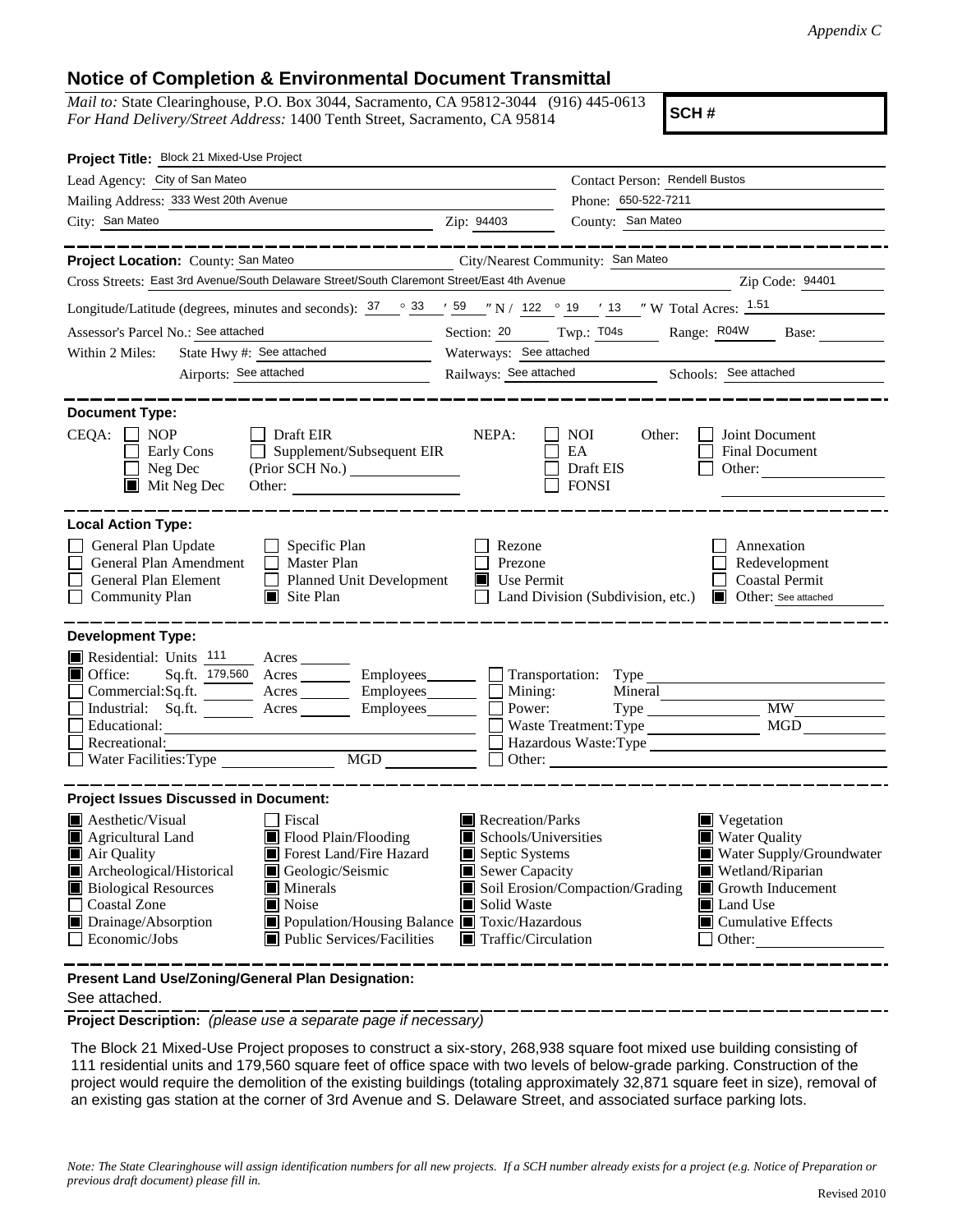# **Reviewing Agencies Checklist**

| Lead Agencies may recommend State Clearinghouse distribution by marking agencies below with and "X".<br>If you have already sent your document to the agency please denote that with an "S". |                                                           |  |  |
|----------------------------------------------------------------------------------------------------------------------------------------------------------------------------------------------|-----------------------------------------------------------|--|--|
| Air Resources Board                                                                                                                                                                          | Office of Historic Preservation                           |  |  |
| Boating & Waterways, Department of                                                                                                                                                           | Office of Public School Construction                      |  |  |
| California Emergency Management Agency                                                                                                                                                       | Parks & Recreation, Department of                         |  |  |
| California Highway Patrol                                                                                                                                                                    | Pesticide Regulation, Department of                       |  |  |
| Caltrans District #                                                                                                                                                                          | <b>Public Utilities Commission</b>                        |  |  |
| <b>Caltrans Division of Aeronautics</b>                                                                                                                                                      | Regional WQCB #                                           |  |  |
| <b>Caltrans Planning</b>                                                                                                                                                                     | <b>Resources Agency</b>                                   |  |  |
| Central Valley Flood Protection Board                                                                                                                                                        | Resources Recycling and Recovery, Department of           |  |  |
| Coachella Valley Mtns. Conservancy                                                                                                                                                           | S.F. Bay Conservation & Development Comm.                 |  |  |
| <b>Coastal Commission</b>                                                                                                                                                                    | San Gabriel & Lower L.A. Rivers & Mtns. Conservancy       |  |  |
| Colorado River Board                                                                                                                                                                         | San Joaquin River Conservancy                             |  |  |
| Conservation, Department of                                                                                                                                                                  | Santa Monica Mtns. Conservancy                            |  |  |
| Corrections, Department of                                                                                                                                                                   | <b>State Lands Commission</b>                             |  |  |
| <b>Delta Protection Commission</b>                                                                                                                                                           | <b>SWRCB: Clean Water Grants</b>                          |  |  |
| Education, Department of                                                                                                                                                                     | SWRCB: Water Quality                                      |  |  |
| <b>Energy Commission</b><br>$\mathcal{L}^{\text{max}}$                                                                                                                                       | <b>SWRCB: Water Rights</b>                                |  |  |
| Fish & Game Region #                                                                                                                                                                         | Tahoe Regional Planning Agency                            |  |  |
| Food & Agriculture, Department of<br>$\sim 10^{-1}$                                                                                                                                          | Toxic Substances Control, Department of<br>X <sub>1</sub> |  |  |
| Forestry and Fire Protection, Department of                                                                                                                                                  | Water Resources, Department of                            |  |  |
| General Services, Department of                                                                                                                                                              |                                                           |  |  |
| Health Services, Department of                                                                                                                                                               | Other:                                                    |  |  |
| Housing & Community Development                                                                                                                                                              | Other:                                                    |  |  |
| Native American Heritage Commission                                                                                                                                                          |                                                           |  |  |
| Local Public Review Period (to be filled in by lead agency)<br>Starting Date May 18, 2022                                                                                                    | Ending Date June 7, 2022                                  |  |  |
| Lead Agency (Complete if applicable):                                                                                                                                                        |                                                           |  |  |
| Consulting Firm: David J. Powers & Associates                                                                                                                                                | Applicant: Windy Hill Property Ventures                   |  |  |
| Address: 1871 The Alameda, Suite 200                                                                                                                                                         | Address: 530 Emerson Street, Suite 150                    |  |  |
| City/State/Zip: San Jose, CA 95126                                                                                                                                                           | City/State/Zip: Palo Alto, CA 94301                       |  |  |
| Contact: Matthew Moore                                                                                                                                                                       | Phone: 650-847-1537                                       |  |  |
| Phone: 510-902-5857                                                                                                                                                                          |                                                           |  |  |
| Signature of Lead Agency Representative: Rendell Bustos                                                                                                                                      | Date: 05/10/2022                                          |  |  |

Authority cited: Section 21083, Public Resources Code. Reference: Section 21161, Public Resources Code.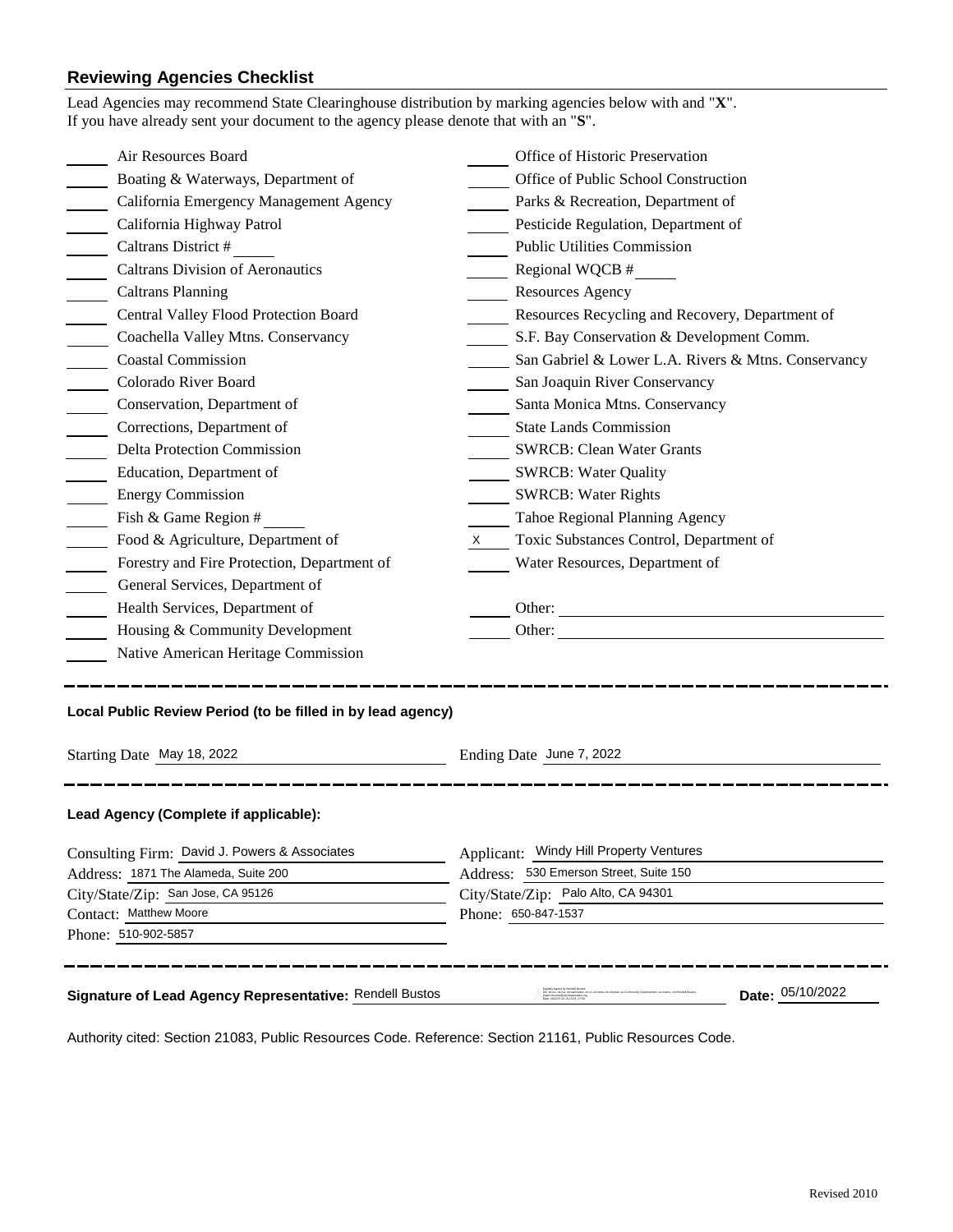## Notice of Completion & Environmental Document Transmittal – Attachment

**Assessor's Parcel Numbers:** 034-185-030, 034-185-040, 034-185-050, 034-185-110, 034-185-120, 034- 185-140, 034-185-150, 034-185-160, 034-185-170, 034-185-190, and 034-185-200.

## **State highways within two miles:**

- State Route 82
- State Route 92

## **Waterways within two miles:**

- San Mateo Creek
- Leslie Creek

#### **Airports within two miles:**

• None

#### **Railways within two miles:**

• Union Pacific Railroad railway

#### **Schools within two miles:**

- Sunnybrae Elementary
- St. Matthew's Episcopal Day School
- San Mateo High School
- College Park Elementary
- Washington Elementary
- San Mateo Park
- Centennial Montessori
- South Hillsborough Elementary
- Crystal Springs Upland
- Parkside Montessori
- LEAD Elementary
- St. Timothy
- Bayside Academy
- Burlingame High
- St. Catherine of Siena
- Stanbridge Academy

# **Local Action Types:**

- Site Plan and Architectural Review (SPAR)
- Site Development Planning Application (SDPA)
- Special Use Permit (SUP)
- Tentative Parcel Map
- Site Development Permit (Ministerial)
- Demolition Permit (Ministerial)